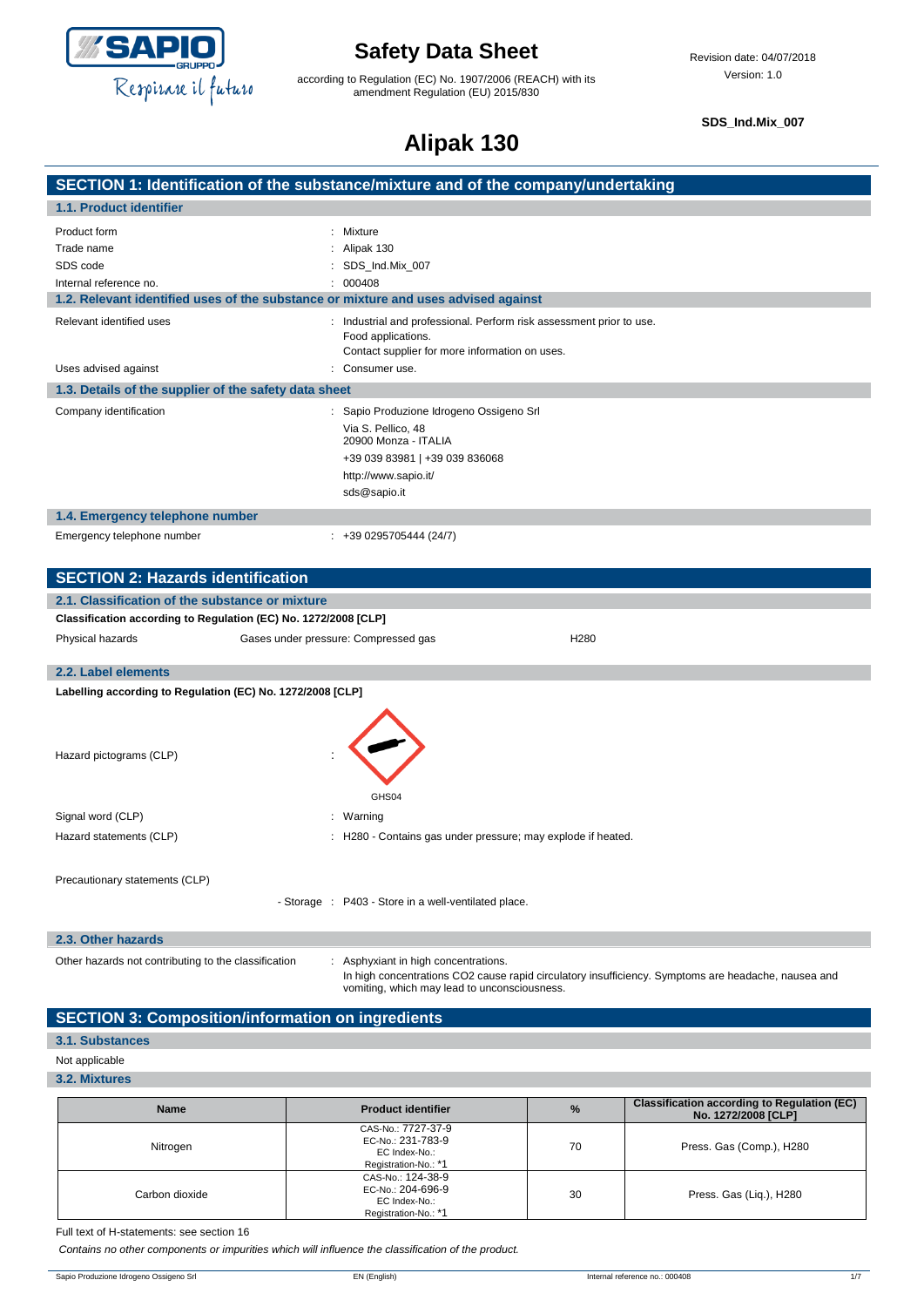

according to Regulation (EC) No. 1907/2006 (REACH) with its amendment Regulation (EU) 2015/830

**SDS\_Ind.Mix\_007**

# **Alipak 130**

*\*1: Listed in Annex IV / V REACH, exempted from registration.*

*\*2: Registration deadline not expired.*

*\*3: Registration not required: Substance manufactured or imported < 1t/y.*

| <b>SECTION 4: First aid measures</b>                             |                                                                                                                                                                                             |  |
|------------------------------------------------------------------|---------------------------------------------------------------------------------------------------------------------------------------------------------------------------------------------|--|
| 4.1. Description of first aid measures                           |                                                                                                                                                                                             |  |
| - Inhalation                                                     | Remove victim to uncontaminated area wearing self contained breathing apparatus. Keep victim warm and<br>rested. Call a doctor. Perform cardiopulmonary resuscitation if breathing stopped. |  |
| - Skin contact                                                   | : Adverse effects not expected from this product.                                                                                                                                           |  |
| - Eye contact                                                    | : Adverse effects not expected from this product.                                                                                                                                           |  |
| - Ingestion                                                      | Ingestion is not considered a potential route of exposure.                                                                                                                                  |  |
| 4.2. Most important symptoms and effects, both acute and delayed |                                                                                                                                                                                             |  |
|                                                                  | In high concentrations may cause asphyxiation. Symptoms may include loss of mobility/consciousness.<br>Victim may not be aware of asphyxiation.<br>Refer to section 11.                     |  |

### **4.3. Indication of any immediate medical attention and special treatment needed**

None.

| <b>SECTION 5: Firefighting measures</b>                            |                                                                                                                                                                                                                                                                                                                                                                                                                                                                                                   |
|--------------------------------------------------------------------|---------------------------------------------------------------------------------------------------------------------------------------------------------------------------------------------------------------------------------------------------------------------------------------------------------------------------------------------------------------------------------------------------------------------------------------------------------------------------------------------------|
| 5.1. Extinguishing media                                           |                                                                                                                                                                                                                                                                                                                                                                                                                                                                                                   |
| - Suitable extinguishing media<br>- Unsuitable extinguishing media | : Water spray or fog.<br>: Do not use water jet to extinguish.                                                                                                                                                                                                                                                                                                                                                                                                                                    |
| 5.2. Special hazards arising from the substance or mixture         |                                                                                                                                                                                                                                                                                                                                                                                                                                                                                                   |
| Specific hazards<br>Hazardous combustion products                  | : Exposure to fire may cause containers to rupture/explode.<br>$:$ None.                                                                                                                                                                                                                                                                                                                                                                                                                          |
| 5.3. Advice for firefighters                                       |                                                                                                                                                                                                                                                                                                                                                                                                                                                                                                   |
| Specific methods                                                   | : Use fire control measures appropriate for the surrounding fire. Exposure to fire and heat radiation may cause<br>gas receptacles to rupture. Cool endangered receptacles with water spray jet from a protected position.<br>Prevent water used in emergency cases from entering sewers and drainage systems.<br>If possible, stop flow of product.<br>Use water spray or fog to knock down fire fumes if possible.<br>Move containers away from the fire area if this can be done without risk. |
| Special protective equipment for fire fighters                     | : In confined space use self-contained breathing apparatus.<br>Standard protective clothing and equipment (Self Contained Breathing Apparatus) for fire fighters.<br>Standard EN 137 - Self-contained open-circuit compressed air breathing apparatus with full face mask.<br>Standard EN 469 - Protective clothing for firefighters. Standard - EN 659: Protective gloves for firefighters.                                                                                                      |

| <b>SECTION 6: Accidental release measures</b>                            |                                                                                                                                                                                                                                                                                                                                                                                                                                                |  |  |
|--------------------------------------------------------------------------|------------------------------------------------------------------------------------------------------------------------------------------------------------------------------------------------------------------------------------------------------------------------------------------------------------------------------------------------------------------------------------------------------------------------------------------------|--|--|
| 6.1. Personal precautions, protective equipment and emergency procedures |                                                                                                                                                                                                                                                                                                                                                                                                                                                |  |  |
|                                                                          | Try to stop release.<br>Evacuate area.<br>Wear self-contained breathing apparatus when entering area unless atmosphere is proved to be safe.<br>Ensure adequate air ventilation.<br>Prevent from entering sewers, basements and workpits, or any place where its accumulation can be<br>dangerous.<br>Act in accordance with local emergency plan.<br>Stay upwind.<br>Oxygen detectors should be used when asphyxiating gases may be released. |  |  |
| <b>6.2. Environmental precautions</b>                                    |                                                                                                                                                                                                                                                                                                                                                                                                                                                |  |  |
|                                                                          | Try to stop release.                                                                                                                                                                                                                                                                                                                                                                                                                           |  |  |
| 6.3. Methods and material for containment and cleaning up                |                                                                                                                                                                                                                                                                                                                                                                                                                                                |  |  |
|                                                                          | Ventilate area.                                                                                                                                                                                                                                                                                                                                                                                                                                |  |  |
| 6.4. Reference to other sections                                         |                                                                                                                                                                                                                                                                                                                                                                                                                                                |  |  |
|                                                                          | See also sections 8 and 13.                                                                                                                                                                                                                                                                                                                                                                                                                    |  |  |
| <b>SECTION 7: Handling and storage</b>                                   |                                                                                                                                                                                                                                                                                                                                                                                                                                                |  |  |
| 7.1. Precautions for safe handling                                       |                                                                                                                                                                                                                                                                                                                                                                                                                                                |  |  |

Safe use of the product state of the product must be handled in accordance with good industrial hygiene and safety procedures.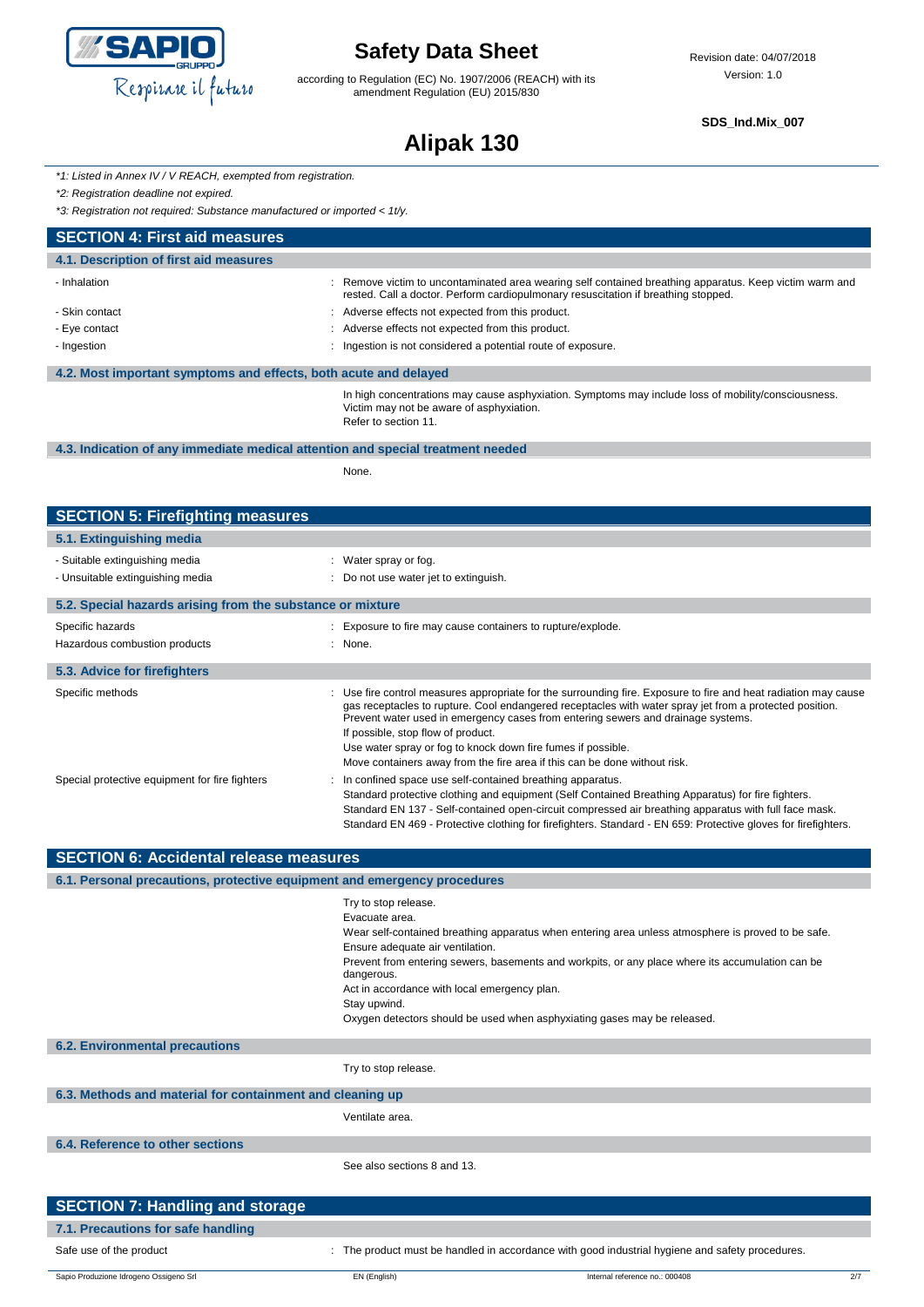

according to Regulation (EC) No. 1907/2006 (REACH) with its amendment Regulation (EU) 2015/830

#### **SDS\_Ind.Mix\_007**

|                                                                |                                                                   | Alipak 130                                                                                                                                                                                                                                                                                                                                                                                                                                                                                                                                                                                                                                                                                                                                                                                                                                                                                                                                                                                                 |
|----------------------------------------------------------------|-------------------------------------------------------------------|------------------------------------------------------------------------------------------------------------------------------------------------------------------------------------------------------------------------------------------------------------------------------------------------------------------------------------------------------------------------------------------------------------------------------------------------------------------------------------------------------------------------------------------------------------------------------------------------------------------------------------------------------------------------------------------------------------------------------------------------------------------------------------------------------------------------------------------------------------------------------------------------------------------------------------------------------------------------------------------------------------|
|                                                                | Do not breathe gas.                                               | Only experienced and properly instructed persons should handle gases under pressure.<br>Consider pressure relief device(s) in gas installations.<br>Ensure the complete gas system was (or is regularily) checked for leaks before use.<br>Do not smoke while handling product.<br>Use only properly specified equipment which is suitable for this product, its supply pressure and temperature.<br>Contact your gas supplier if in doubt.<br>Avoid suck back of water, acid and alkalis.<br>Avoid release of product into atmosphere.                                                                                                                                                                                                                                                                                                                                                                                                                                                                    |
| Safe handling of the gas receptacle                            | transport receptacles.                                            | Do not allow backfeed into the container.<br>Protect receptacles from physical damage; do not drag, roll, slide or drop.<br>When moving receptacles, even for short distances, use a cart (trolley, hand truck, etc.) designed to<br>Leave valve protection caps in place until the container has been secured against either a wall or bench or                                                                                                                                                                                                                                                                                                                                                                                                                                                                                                                                                                                                                                                           |
|                                                                | from equipment.                                                   | placed in a container stand and is ready for use.<br>If user experiences any difficulty operating receptacle valve discontinue use and contact supplier.<br>Never attempt to repair or modify container valves or safety relief devices.<br>Damaged valves should be reported immediately to the supplier.<br>Keep container valve outlets clean and free from contaminants particularly oil and water.<br>Replace valve outlet caps or plugs and container caps where supplied as soon as container is disconnected<br>Close container valve after each use and when empty, even if still connected to equipment.<br>Never attempt to transfer gases from one container to another.<br>Never use direct flame or electrical heating devices to raise the pressure of a container.<br>Do not remove or deface labels provided by the supplier for the identification of the receptacle contents.<br>Suck back of water into the container must be prevented.<br>Open valve slowly to avoid pressure shock. |
|                                                                | 7.2. Conditions for safe storage, including any incompatibilities |                                                                                                                                                                                                                                                                                                                                                                                                                                                                                                                                                                                                                                                                                                                                                                                                                                                                                                                                                                                                            |
|                                                                |                                                                   | Observe all regulations and local requirements regarding storage of containers.<br>Containers should not be stored in conditions likely to encourage corrosion.<br>Container valve guards or caps should be in place.<br>Containers should be stored in the vertical position and properly secured to prevent them from falling over.<br>Stored containers should be periodically checked for general condition and leakage.<br>Keep container below 50°C in a well ventilated place.<br>Store containers in location free from fire risk and away from sources of heat and ignition.<br>Keep away from combustible materials.                                                                                                                                                                                                                                                                                                                                                                             |
| 7.3. Specific end use(s)                                       |                                                                   |                                                                                                                                                                                                                                                                                                                                                                                                                                                                                                                                                                                                                                                                                                                                                                                                                                                                                                                                                                                                            |
|                                                                | None.                                                             |                                                                                                                                                                                                                                                                                                                                                                                                                                                                                                                                                                                                                                                                                                                                                                                                                                                                                                                                                                                                            |
|                                                                | <b>SECTION 8: Exposure controls/personal protection</b>           |                                                                                                                                                                                                                                                                                                                                                                                                                                                                                                                                                                                                                                                                                                                                                                                                                                                                                                                                                                                                            |
| 8.1. Control parameters                                        |                                                                   |                                                                                                                                                                                                                                                                                                                                                                                                                                                                                                                                                                                                                                                                                                                                                                                                                                                                                                                                                                                                            |
| Carbon dioxide (124-38-9)<br>OEL: Occupational Exposure Limits |                                                                   |                                                                                                                                                                                                                                                                                                                                                                                                                                                                                                                                                                                                                                                                                                                                                                                                                                                                                                                                                                                                            |
|                                                                | ACGIH TWA (ppm)                                                   | 5000 ppm                                                                                                                                                                                                                                                                                                                                                                                                                                                                                                                                                                                                                                                                                                                                                                                                                                                                                                                                                                                                   |
| <b>ACGIH</b>                                                   | ACGIH STEL (ppm)                                                  | 30000 ppm                                                                                                                                                                                                                                                                                                                                                                                                                                                                                                                                                                                                                                                                                                                                                                                                                                                                                                                                                                                                  |

|                                                                           | ACGIH TWA (ppm)                      | 5000 ppm                                                                                                                                                                                                                                                                                                                                                          |
|---------------------------------------------------------------------------|--------------------------------------|-------------------------------------------------------------------------------------------------------------------------------------------------------------------------------------------------------------------------------------------------------------------------------------------------------------------------------------------------------------------|
| <b>ACGIH</b>                                                              | ACGIH STEL (ppm)                     | 30000 ppm                                                                                                                                                                                                                                                                                                                                                         |
|                                                                           | Remark (ACGIH)                       | Asphyxia                                                                                                                                                                                                                                                                                                                                                          |
|                                                                           | Regulatory reference                 | <b>ACGIH 2017</b>                                                                                                                                                                                                                                                                                                                                                 |
|                                                                           | TWA (IT) OEL 8h [mg/m <sup>3</sup> ] | 9000 mg/m <sup>3</sup>                                                                                                                                                                                                                                                                                                                                            |
| Italy                                                                     | TWA (IT) OEL 8h [ppm]                | 5000 ppm                                                                                                                                                                                                                                                                                                                                                          |
|                                                                           | Regulatory reference                 | Allegato XXXVIII del D.Lgs. 9 aprile 2008, n. 81 e s.m.i.                                                                                                                                                                                                                                                                                                         |
| DNEL (Derived-No Effect Level)                                            |                                      | None available.                                                                                                                                                                                                                                                                                                                                                   |
| PNEC (Predicted No-Effect Concentration)                                  |                                      | None available.                                                                                                                                                                                                                                                                                                                                                   |
| <b>8.2. Exposure controls</b>                                             |                                      |                                                                                                                                                                                                                                                                                                                                                                   |
| 8.2.1. Appropriate engineering controls                                   |                                      |                                                                                                                                                                                                                                                                                                                                                                   |
| 8.2.2. Individual protection measures, e.g. personal protective equipment |                                      | Provide adequate general and local exhaust ventilation.<br>Systems under pressure should be regularily checked for leakages.<br>Ensure exposure is below occupational exposure limits (where available).<br>Oxygen detectors should be used when asphyxiating gases may be released.<br>Consider the use of a work permit system e.g. for maintenance activities. |
|                                                                           |                                      | A risk assessment should be conducted and documented in each work area to assess the risks related to the<br>use of the product and to select the PPE that matches the relevant risk. The following recommendations<br>should be considered:                                                                                                                      |
|                                                                           |                                      | PPE compliant to the recommended EN/ISO standards should be selected.                                                                                                                                                                                                                                                                                             |
| • Eye/face protection                                                     |                                      | Wear safety glasses with side shields.                                                                                                                                                                                                                                                                                                                            |
|                                                                           |                                      | Standard EN 166 - Personal eye-protection - specifications.                                                                                                                                                                                                                                                                                                       |
| • Skin protection                                                         |                                      |                                                                                                                                                                                                                                                                                                                                                                   |
| Sapio Produzione Idrogeno Ossigeno Srl                                    | EN (English)                         | 3/7<br>Internal reference no.: 000408                                                                                                                                                                                                                                                                                                                             |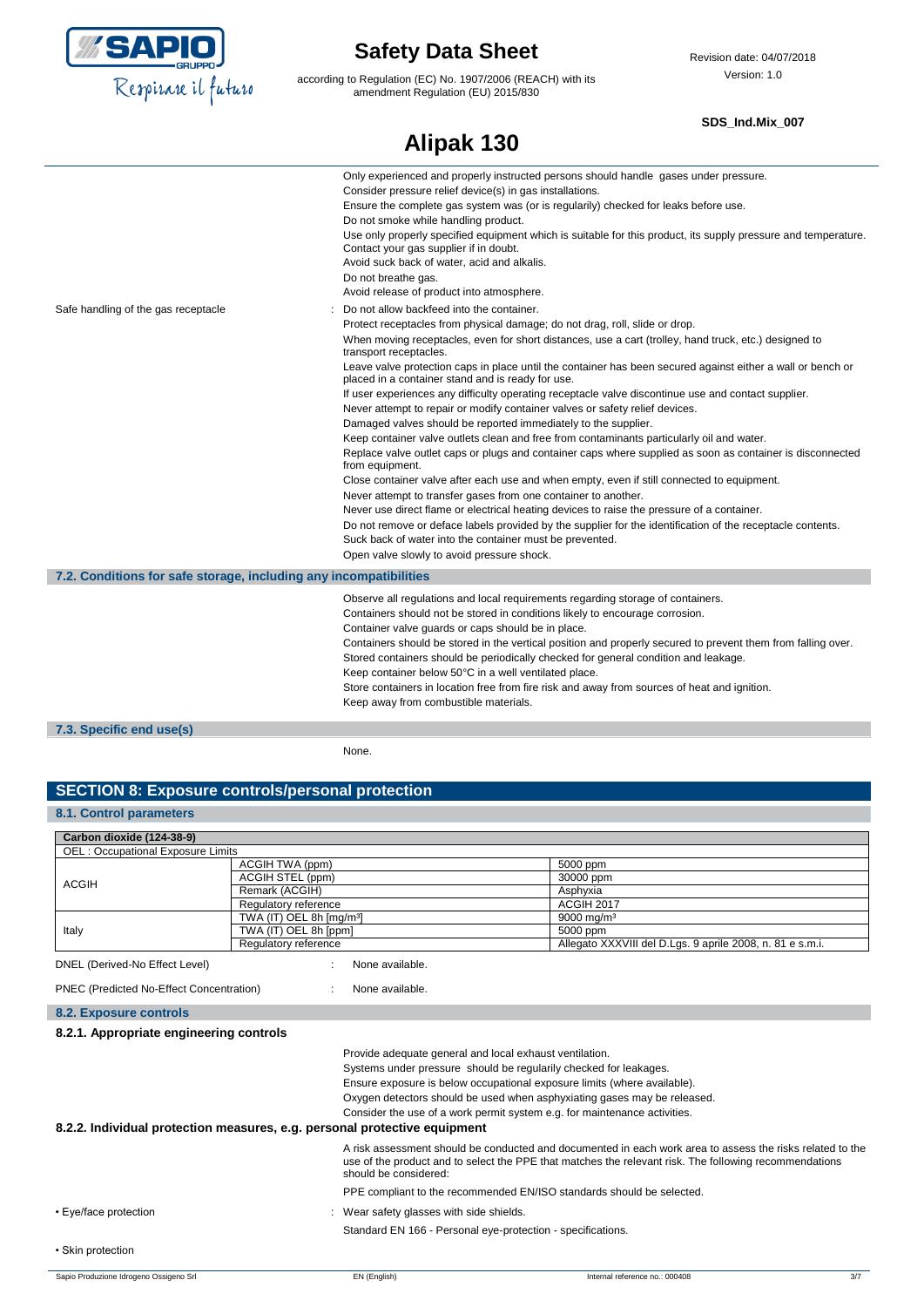

according to Regulation (EC) No. 1907/2006 (REACH) with its amendment Regulation (EU) 2015/830

#### **SDS\_Ind.Mix\_007**

# **Alipak 130**

| - Hand protection                      | : Wear working gloves when handling gas containers.                                                                                                 |
|----------------------------------------|-----------------------------------------------------------------------------------------------------------------------------------------------------|
|                                        | Standard EN 388 - Protective gloves against mechanical risk.                                                                                        |
| - Other                                | : Wear safety shoes while handling containers.                                                                                                      |
|                                        | Standard EN ISO 20345 - Personal protective equipment - Safety footwear.                                                                            |
| • Respiratory protection               | Gas filters may be used if all surrounding conditions e.g. type and concentration of the contaminant(s) and<br>duration of use are known.           |
|                                        | Use gas filters with full face mask, where exposure limits may be exceeded for a short-term period, e.g.<br>connecting or disconnecting containers. |
|                                        | Gas filters do not protect against oxygen deficiency.                                                                                               |
|                                        | Self contained breathing apparatus (SCBA) or positive pressure airline with mask are to be used in oxygen-<br>deficient atmospheres.                |
|                                        | Standard EN 14387 - Gas filter(s), combined filter(s) and full face mask - EN 136.                                                                  |
|                                        | Standard EN 137 - Self-contained open-circuit compressed air breathing apparatus with full face mask.                                               |
| • Thermal hazards                      | None in addition to the above sections.                                                                                                             |
| 8.2.3. Environmental exposure controls |                                                                                                                                                     |
|                                        |                                                                                                                                                     |

None necessary.

: Not applicable.

| <b>SECTION 9: Physical and chemical properties</b>         |   |                                                                                              |  |
|------------------------------------------------------------|---|----------------------------------------------------------------------------------------------|--|
| 9.1. Information on basic physical and chemical properties |   |                                                                                              |  |
| Appearance                                                 |   |                                                                                              |  |
| Physical state at 20°C / 101.3kPa                          |   | Gas                                                                                          |  |
| Colour                                                     |   | Mixture contains one or more component(s) which have the following colour(s):<br>Colourless. |  |
| Odour                                                      |   | Odourless.                                                                                   |  |
| Odour threshold                                            | ÷ | Odour threshold is subjective and inadequate to warn of overexposure.                        |  |
| pH                                                         |   | Not applicable for gases and gas mixtures.                                                   |  |
| Melting point / Freezing point                             |   | Not applicable for gas mixtures.                                                             |  |
| Boiling point                                              |   | Not applicable for gas mixtures.                                                             |  |
| Flash point                                                |   | Not applicable for gases and gas mixtures.                                                   |  |
| Evaporation rate                                           |   | Not applicable for gases and gas mixtures.                                                   |  |

| <b>Oxidising properties</b> |  |
|-----------------------------|--|
|                             |  |

#### **9.2. Other information**

| Molar mass | Not applicable for gas mixtures.                                                                         |
|------------|----------------------------------------------------------------------------------------------------------|
| Other data | . Gas/vapour heavier than air. May accumulate in confined spaces, particularly at or below ground level. |

Flammability (solid, gas)  $\blacksquare$  : Non flammable. Explosive limits **Explosive limits Explosive limits Explosive limits Explosive limits Explosive limits EXPLOSIVE 2018** Vapour pressure [20°C]  $\blacksquare$  : Not applicable. Vapour pressure [50°C]  $\blacksquare$  : Not applicable. Vapour density **in the case of the case of the case of the case of the case of the case of the case of the case of the case of the case of the case of the case of the case of the case of the case of the case of the case of** Relative density, gas (air=1) : Heavier than air.

Auto-ignition temperature **intervalsed** and the set of the set of the set of the set of the set of the set of the set of the set of the set of the set of the set of the set of the set of the set of the set of the set of th Decomposition temperature **intervalse and the composition temperature** : Not applicable.

Explosive properties  $\qquad \qquad : \quad \text{Not applicable}.$ 

Partition coefficient n-octanol/water (Log Kow) : Not applicable for gas mixtures.

Viscosity : No reliable data available.

| <b>SECTION 10: Stability and reactivity</b> |                                                                              |                                |     |
|---------------------------------------------|------------------------------------------------------------------------------|--------------------------------|-----|
| 10.1. Reactivity                            |                                                                              |                                |     |
|                                             | No reactivity hazard other than the effects described in sub-sections below. |                                |     |
| 10.2. Chemical stability                    |                                                                              |                                |     |
|                                             | Stable under normal conditions.                                              |                                |     |
| 10.3. Possibility of hazardous reactions    |                                                                              |                                |     |
|                                             | None.                                                                        |                                |     |
| 10.4. Conditions to avoid                   |                                                                              |                                |     |
|                                             | Avoid moisture in installation systems.                                      |                                |     |
| 10.5. Incompatible materials                |                                                                              |                                |     |
|                                             | None.<br>For additional information on compatibility refer to ISO 11114.     |                                |     |
| 10.6. Hazardous decomposition products      |                                                                              |                                |     |
|                                             |                                                                              | Internal reference no.: 000408 | 4/7 |
| Sapio Produzione Idrogeno Ossigeno Srl      | EN (English)                                                                 |                                |     |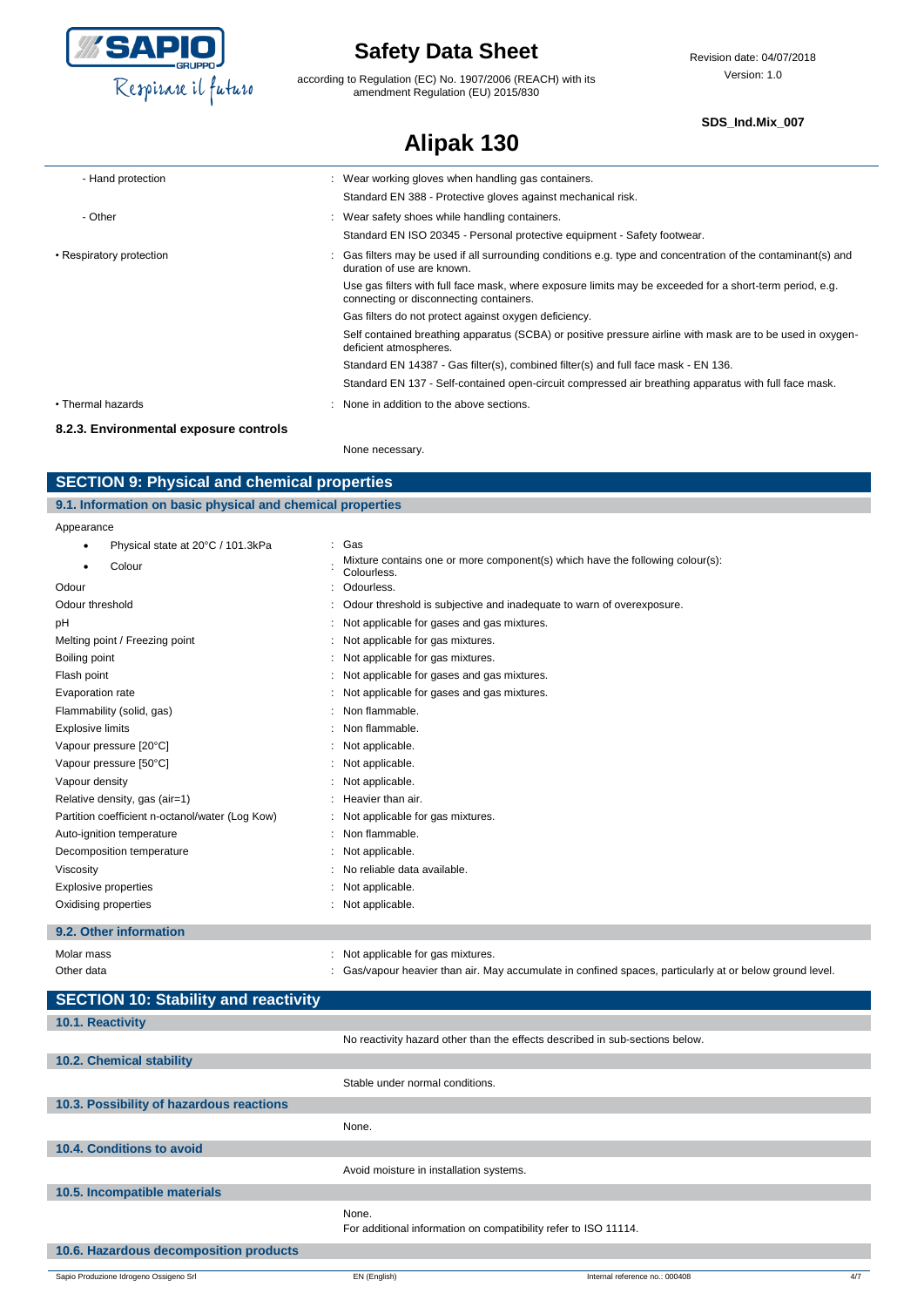

according to Regulation (EC) No. 1907/2006 (REACH) with its amendment Regulation (EU) 2015/830

**SDS\_Ind.Mix\_007**

# **Alipak 130**

Under normal conditions of storage and use, hazardous decomposition products should not be produced.

| <b>SECTION 11: Toxicological information</b> |                                                                                                                                                                                                                                                                                                                                                                                                                                              |
|----------------------------------------------|----------------------------------------------------------------------------------------------------------------------------------------------------------------------------------------------------------------------------------------------------------------------------------------------------------------------------------------------------------------------------------------------------------------------------------------------|
| 11.1. Information on toxicological effects   |                                                                                                                                                                                                                                                                                                                                                                                                                                              |
| <b>Acute toxicity</b>                        | Toxicological effects not expected from this product if occupational exposure limit values are not exceeded.                                                                                                                                                                                                                                                                                                                                 |
|                                              | Unlike simple asphyxiants, carbon dioxide has the ability to cause death even when normal oxygen levels<br>(20-21%) are maintained. 5% CO2 has been found to act synergistically to increase the toxicity of certain<br>other gases (CO, NO2). CO2 has been shown to enhance the production of carboxy- or met-hemoglobin by<br>these gases possibly due to carbon dioxide's stimulatory effects on the respiratory and circulatory systems. |
|                                              | For more information, see EIGA Safety Info 24: "Carbon Dioxide, Physiological hazards" at www.eiga.eu.                                                                                                                                                                                                                                                                                                                                       |
| <b>Skin corrosion/irritation</b>             | No known effects from this product.                                                                                                                                                                                                                                                                                                                                                                                                          |
| Serious eye damage/irritation                | No known effects from this product.                                                                                                                                                                                                                                                                                                                                                                                                          |
| Respiratory or skin sensitisation            | No known effects from this product.                                                                                                                                                                                                                                                                                                                                                                                                          |
| Germ cell mutagenicity                       | No known effects from this product.                                                                                                                                                                                                                                                                                                                                                                                                          |
| Carcinogenicity                              | No known effects from this product.                                                                                                                                                                                                                                                                                                                                                                                                          |
| Toxic for reproduction: Fertility            | No known effects from this product.                                                                                                                                                                                                                                                                                                                                                                                                          |
| Toxic for reproduction: unborn child         | No known effects from this product.                                                                                                                                                                                                                                                                                                                                                                                                          |
| <b>STOT-single exposure</b>                  | No known effects from this product.                                                                                                                                                                                                                                                                                                                                                                                                          |
| <b>STOT-repeated exposure</b>                | No known effects from this product.                                                                                                                                                                                                                                                                                                                                                                                                          |
| <b>Aspiration hazard</b>                     | Not applicable for gases and gas mixtures.                                                                                                                                                                                                                                                                                                                                                                                                   |
|                                              |                                                                                                                                                                                                                                                                                                                                                                                                                                              |
|                                              |                                                                                                                                                                                                                                                                                                                                                                                                                                              |
| <b>SECTION 12: Ecological information</b>    |                                                                                                                                                                                                                                                                                                                                                                                                                                              |
| 12.1. Toxicity                               |                                                                                                                                                                                                                                                                                                                                                                                                                                              |
| Assessment                                   | No ecological damage caused by this product.                                                                                                                                                                                                                                                                                                                                                                                                 |
| EC50 48h - Daphnia magna                     | No data available.                                                                                                                                                                                                                                                                                                                                                                                                                           |
| EC50 72h - Algae                             | No data available.                                                                                                                                                                                                                                                                                                                                                                                                                           |
| LC50 96 h - Fish                             | No data available.                                                                                                                                                                                                                                                                                                                                                                                                                           |
|                                              |                                                                                                                                                                                                                                                                                                                                                                                                                                              |
| 12.2. Persistence and degradability          |                                                                                                                                                                                                                                                                                                                                                                                                                                              |
|                                              |                                                                                                                                                                                                                                                                                                                                                                                                                                              |
| Assessment                                   | : No ecological damage caused by this product.                                                                                                                                                                                                                                                                                                                                                                                               |
|                                              |                                                                                                                                                                                                                                                                                                                                                                                                                                              |
| 12.3. Bioaccumulative potential              |                                                                                                                                                                                                                                                                                                                                                                                                                                              |
| Assessment                                   | : No data available.                                                                                                                                                                                                                                                                                                                                                                                                                         |
|                                              |                                                                                                                                                                                                                                                                                                                                                                                                                                              |
| 12.4. Mobility in soil                       |                                                                                                                                                                                                                                                                                                                                                                                                                                              |

Effect on the ozone layer in the same state of the state of the state of the state of the state of the state of the state of the state of the state of the state of the state of the state of the state of the state of the st Effect on global warming **interest on the contains greenhouse gas(es)**. **SECTION 13: Disposal considerations 13.1. Waste treatment methods** May be vented to atmosphere in a well ventilated place. Do not discharge into any place where its accumulation could be dangerous. Return unused product in original receptacle to supplier. List of hazardous waste codes (from Commission Decision 2001/118/EC) : 16 05 05 : Gases in pressure containers other than those mentioned in 16 05 04. **13.2. Additional information** External treatment and disposal of waste should comply with applicable local and/or national regulations.

Assessment example in the secause of its high volatility, the product is unlikely to cause ground or water pollution. Partition into soil is unlikely.

**12.6. Other adverse effects**

**12.5. Results of PBT and vPvB assessment**

Assessment : Not classified as PBT or vPvB.

Other adverse effects **in the contract of the contract of the contract of the contract of the contract of the contract of the contract of the contract of the contract of the contract of the contract of the contract of the**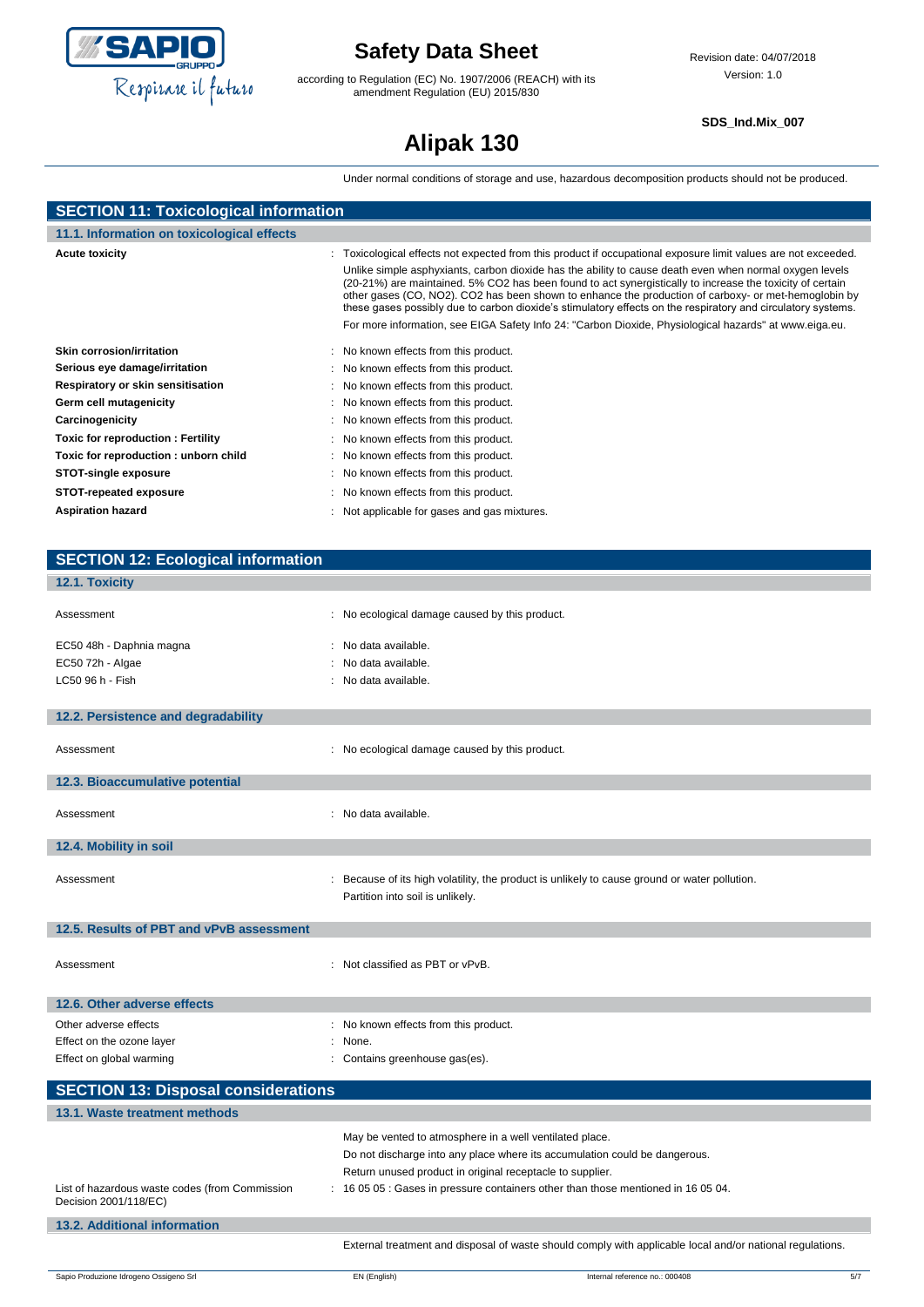

according to Regulation (EC) No. 1907/2006 (REACH) with its amendment Regulation (EU) 2015/830

Revision date: 04/07/2018 Version: 1.0

**SDS\_Ind.Mix\_007**

# **Alipak 130**

| <b>SECTION 14: Transport information</b>                                       |                                                                                                             |
|--------------------------------------------------------------------------------|-------------------------------------------------------------------------------------------------------------|
| 14.1. UN number                                                                |                                                                                                             |
|                                                                                |                                                                                                             |
| UN-No.                                                                         | : 1956                                                                                                      |
| 14.2. UN proper shipping name                                                  |                                                                                                             |
|                                                                                |                                                                                                             |
| Transport by road/rail (ADR/RID)                                               | COMPRESSED GAS, N.O.S. (Nitrogen, Carbon dioxide)                                                           |
| Transport by air (ICAO-TI / IATA-DGR)                                          | Compressed gas, n.o.s. (Nitrogen, Carbon dioxide)                                                           |
| Transport by sea (IMDG)                                                        | COMPRESSED GAS, N.O.S. (Nitrogen, Carbon dioxide)                                                           |
| 14.3. Transport hazard class(es)                                               |                                                                                                             |
| Labelling                                                                      |                                                                                                             |
|                                                                                |                                                                                                             |
|                                                                                |                                                                                                             |
|                                                                                |                                                                                                             |
|                                                                                |                                                                                                             |
|                                                                                | 2.2 : Non-flammable, non-toxic gases.                                                                       |
| Transport by road/rail (ADR/RID)                                               |                                                                                                             |
| Class<br>Classification code                                                   | : 2<br>: 1A                                                                                                 |
| Hazard identification number                                                   | -20                                                                                                         |
| <b>Tunnel Restriction</b>                                                      | E - Passage forbidden through tunnels of category E                                                         |
| Transport by air (ICAO-TI / IATA-DGR)                                          |                                                                                                             |
| Class / Div. (Sub. risk(s))                                                    | : 2.2                                                                                                       |
| Transport by sea (IMDG)                                                        |                                                                                                             |
| Class / Div. (Sub. risk(s))                                                    | $\therefore$ 2.2                                                                                            |
| Emergency Schedule (EmS) - Fire                                                | $:$ F-C                                                                                                     |
| Emergency Schedule (EmS) - Spillage                                            | $: S-V$                                                                                                     |
| 14.4. Packing group                                                            |                                                                                                             |
| Transport by road/rail (ADR/RID)                                               | Not applicable<br>÷                                                                                         |
| Transport by air (ICAO-TI / IATA-DGR)                                          | Not applicable                                                                                              |
| Transport by sea (IMDG)                                                        | Not applicable                                                                                              |
|                                                                                |                                                                                                             |
| <b>14.5. Environmental hazards</b>                                             |                                                                                                             |
| Transport by road/rail (ADR/RID)                                               | None.                                                                                                       |
| Transport by air (ICAO-TI / IATA-DGR)                                          | None.                                                                                                       |
| Transport by sea (IMDG)                                                        | None.                                                                                                       |
|                                                                                |                                                                                                             |
| 14.6. Special precautions for user                                             |                                                                                                             |
| Packing Instruction(s)                                                         |                                                                                                             |
| Transport by road/rail (ADR/RID)                                               | : P200                                                                                                      |
| Transport by air (ICAO-TI / IATA-DGR)                                          |                                                                                                             |
| Passenger and Cargo Aircraft<br>Cargo Aircraft only                            | : 200.<br>: 200.                                                                                            |
| Transport by sea (IMDG)                                                        | : P200                                                                                                      |
|                                                                                |                                                                                                             |
| Special transport precautions                                                  | : Avoid transport on vehicles where the load space is not separated from the driver's compartment.          |
|                                                                                | Ensure vehicle driver is aware of the potential hazards of the load and knows what to do in the event of an |
|                                                                                | accident or an emergency.                                                                                   |
|                                                                                | Before transporting product containers:                                                                     |
|                                                                                | - Ensure there is adequate ventilation.<br>- Ensure that containers are firmly secured.                     |
|                                                                                | - Ensure container valve is closed and not leaking.                                                         |
|                                                                                | - Ensure valve outlet cap nut or plug (where provided) is correctly fitted.                                 |
|                                                                                | - Ensure valve protection device (where provided) is correctly fitted.                                      |
| 14.7. Transport in bulk according to Annex II of MARPOL 73/78 and the IBC Code |                                                                                                             |
|                                                                                |                                                                                                             |
|                                                                                | Not applicable.                                                                                             |

### **SECTION 15: Regulatory information 15.1 Safety, health and environmental regulations/legislation specific for the substance or mixture**